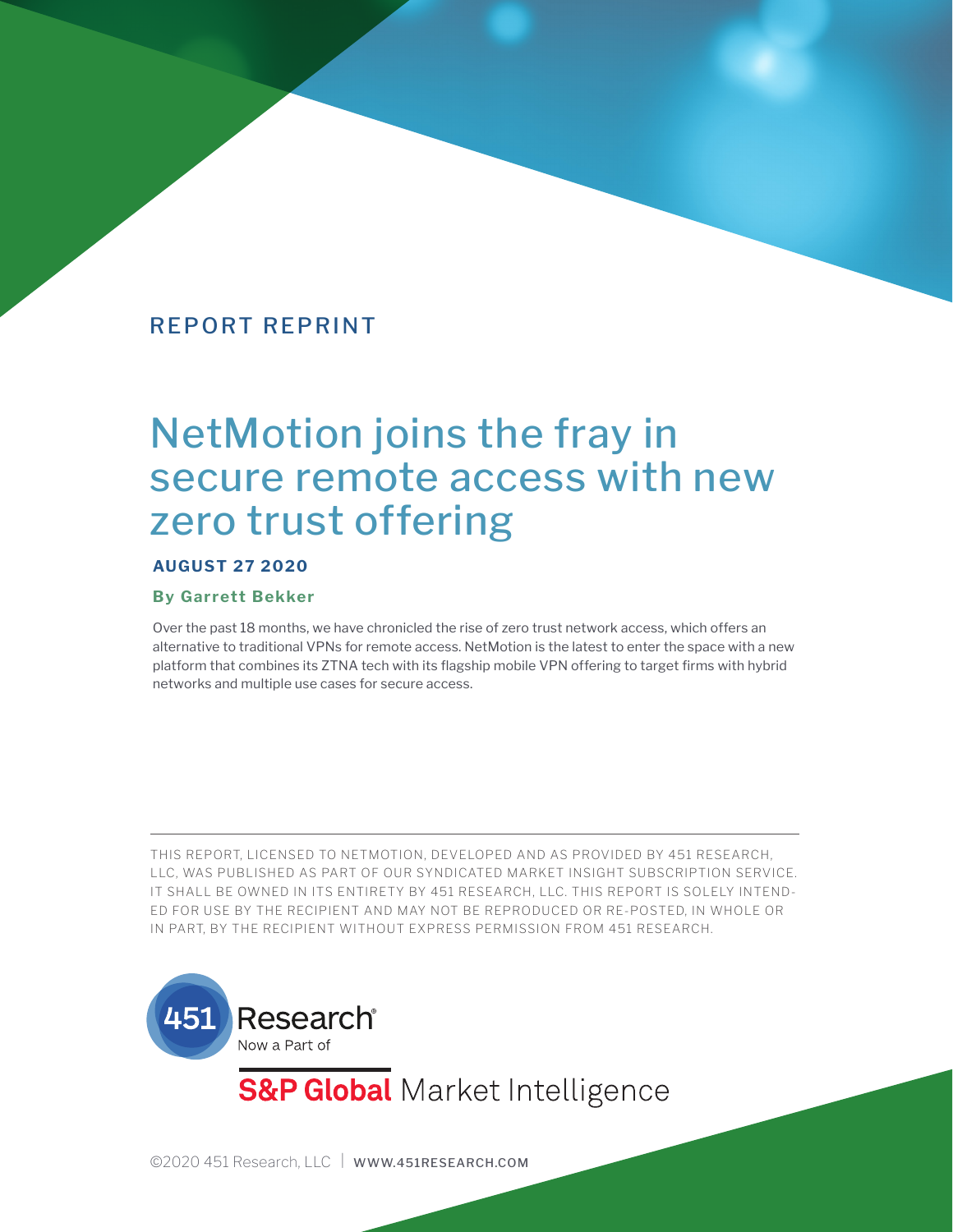# REPORT REPRINT

## **Introduction**

Over the past 18 months, we have chronicled the rise of software-defined perimeter (SDP), which has become essentially synonymous with a closely related term, zero trust network access (ZTNA). Each offers remote access technology as an alternative to traditional VPNs (for simplicity, we will use SDP for the remainder of this report). The Covid-19 outbreak and related work-from-home (WFH) phenomenon have underscored the demand for secure remote access, manifest in the emergence of several new SDP offerings from the likes of Google, Wandera, Forcepoint and Pulse Secure. Enterprise VPN provider NetMotion is the latest to join the fray, releasing a new platform that combines its SDP technology alongside its flagship mobile VPN offering to target firms with hybrid networks and multiple secure access use cases.

### **451 TAKE**

Even by cybersecurity standards, the SDP sector is becoming absurdly crowded, and given the recent entry of established vendors into the mix, pure-play SDP startups might have a brighter future as acquisition targets than as stand-alone contestants – although several recent in-house-developed offerings from established players might temper those expectations. It's thus becoming clear that secure access providers that can address multiple user personas and use cases spanning both traditional VPN and SDP could have an advantage, particularly insofar as providing customers with a smoother migration path from existing investments.

The broader long-term question is whether SDP itself is sufficient to drive more expansive zero trust strategies, or will it become subsumed within the emerging secure application service edge category that spans both network access and network security, both delivered as a service. NetMotion's mobility background offers a variety of traffic optimization features that could give it differentiation versus its peers, and thus is wellsuited for highly distributed networks with roaming users – although its agent-based technology might not be the best fit for BYOD-heavy environments.

#### **Details**

Carlyle Group-backed NetMotion was founded in 2001, and was primarily known as providing highly fault-tolerant UDP-based mobile VPNs for industries that can't tolerate downtime or that experience frequent reconnections and logins – including airlines, utilities, first responders, package delivery services and hospitals. To provide a quality user experience, the vendor's VPN features tunnel persistence and patented session persistence that can reduce the amount of times roaming users spend reconnecting and reauthenticating to available networks – as well as video and audio optimizations that can withstand up to 50% packet loss – and link layer optimization to help optimize bandwidth. More recently, NetMotion focused on mobile worker productivity with products aimed at mobile performance management, mobile analytics and monitoring of various metrics such as network speed, device status, application type and web usage.